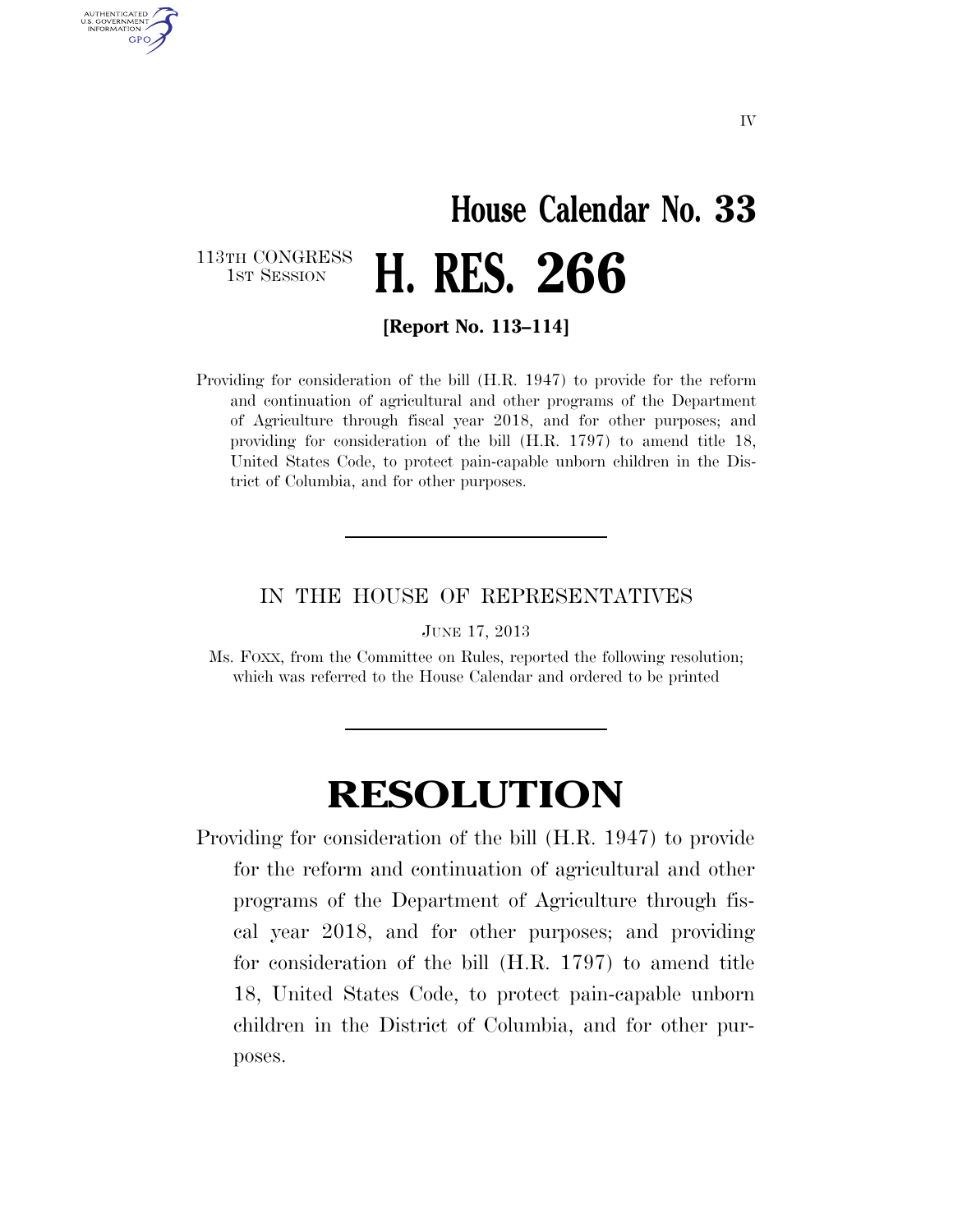*Resolved,* That at any time after the adoption of this resolution the Speaker may, pursuant to clause 2(b) of rule XVIII, declare the House resolved into the Committee of the Whole House on the state of the Union for consider- ation of the bill (H.R. 1947) to provide for the reform and continuation of agricultural and other programs of the Department of Agriculture through fiscal year 2018, and for other purposes. The first reading of the bill shall be dispensed with. All points of order against consideration of the bill are waived. General debate shall be confined to the bill and shall not exceed one hour equally divided and controlled by the chair and ranking minority member of the Committee on Agriculture. After general debate, the Committee of the Whole shall rise without motion. No fur- ther consideration of the bill shall be in order except pur-suant to a subsequent order of the House.

 SEC. 2. Upon the adoption of this resolution it shall be in order to consider in the House the bill (H.R. 1797) to amend title 18, United States Code, to protect pain- capable unborn children in the District of Columbia, and for other purposes. All points of order against consider- ation of the bill are waived. In lieu of the amendment in the nature of a substitute recommended by the Committee on the Judiciary now printed in the bill, an amendment in the nature of a substitute consisting of the text of Rules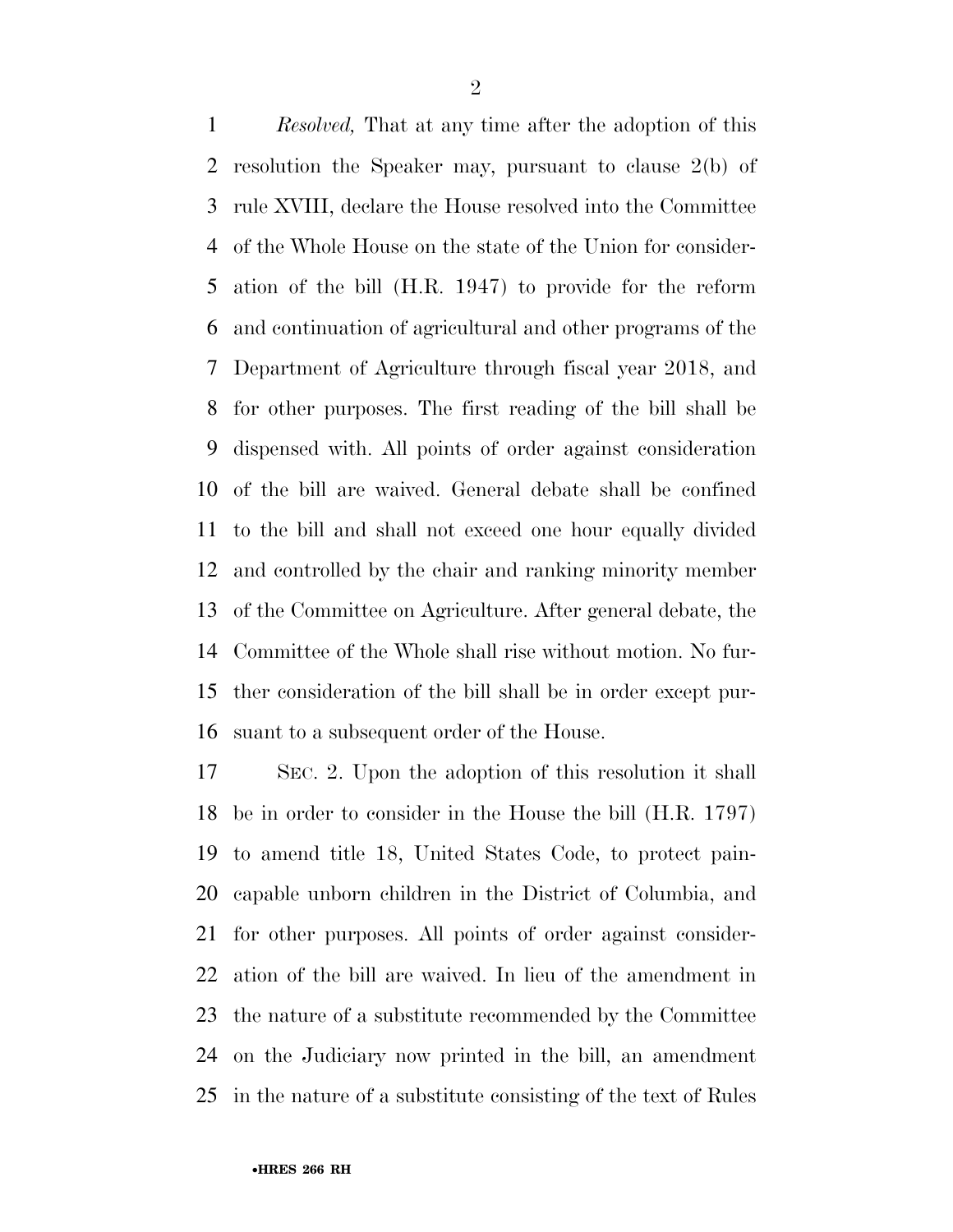Committee Print 113-15 shall be considered as adopted. The bill, as amended, shall be considered as read. All points of order against provisions in the bill, as amended, are waived. The previous question shall be considered as ordered on the bill, as amended, and on any amendment thereto to final passage without intervening motion except: (1) one hour of debate equally divided and controlled by the chair and ranking minority member of the Committee on the Judiciary; and (2) one motion to recommit with or without instructions.